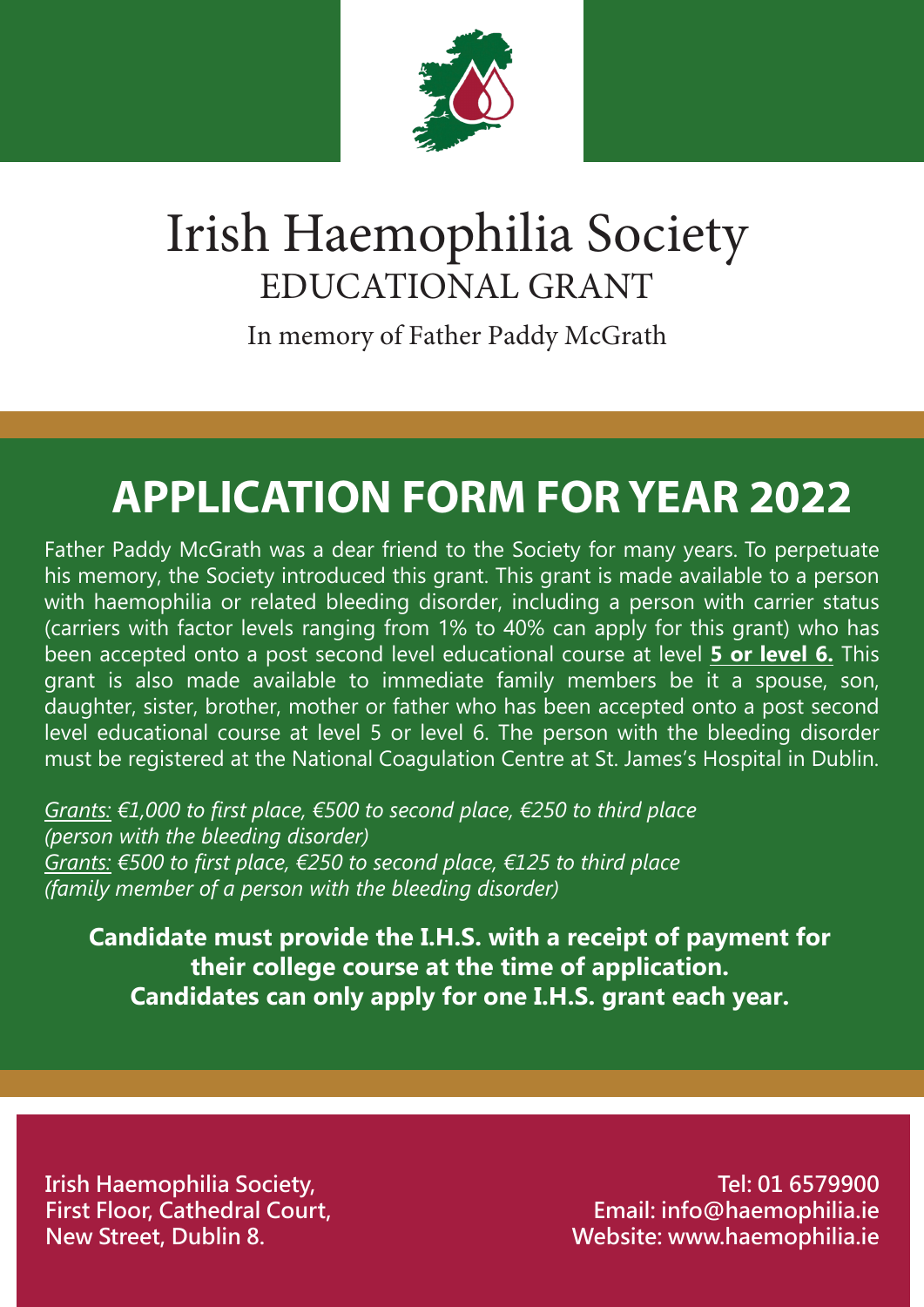#### **Contact Details**

| <b>Name</b>                                         |  |
|-----------------------------------------------------|--|
| <b>Address</b>                                      |  |
| <b>Mobile No</b>                                    |  |
| <b>Email address</b>                                |  |
| <b>Date of Birth</b>                                |  |
| Person with bleeding disorder                       |  |
| <b>Carrier Levels</b><br>(if a carrier is applying) |  |

### **Post 2nd Level Course Details**

| *Please attach receipt |                                                        |  |
|------------------------|--------------------------------------------------------|--|
|                        | <b>What Year of the</b><br>course are you<br>entering? |  |
|                        |                                                        |  |
|                        |                                                        |  |
|                        |                                                        |  |
|                        | Please confirm your most recent exam results           |  |

## **Further Information**

Have you received a grant from the Irish Haemophilia Society previously? Yes / No If yes, could you briefly describe the difference it made to your studies, and exactly how the grant was used?

**Please state the last Irish Haemophilia Society Conference you attended and when it took place?**

\_\_\_\_\_\_\_\_\_\_\_\_\_\_\_\_\_\_\_\_\_\_\_\_\_\_\_\_\_\_\_\_\_\_\_\_\_\_\_\_\_\_\_\_\_\_\_\_\_\_\_\_\_\_\_\_\_\_\_\_\_\_\_\_\_\_\_\_\_\_\_\_\_\_\_\_\_\_\_\_\_\_\_\_\_\_\_\_\_\_\_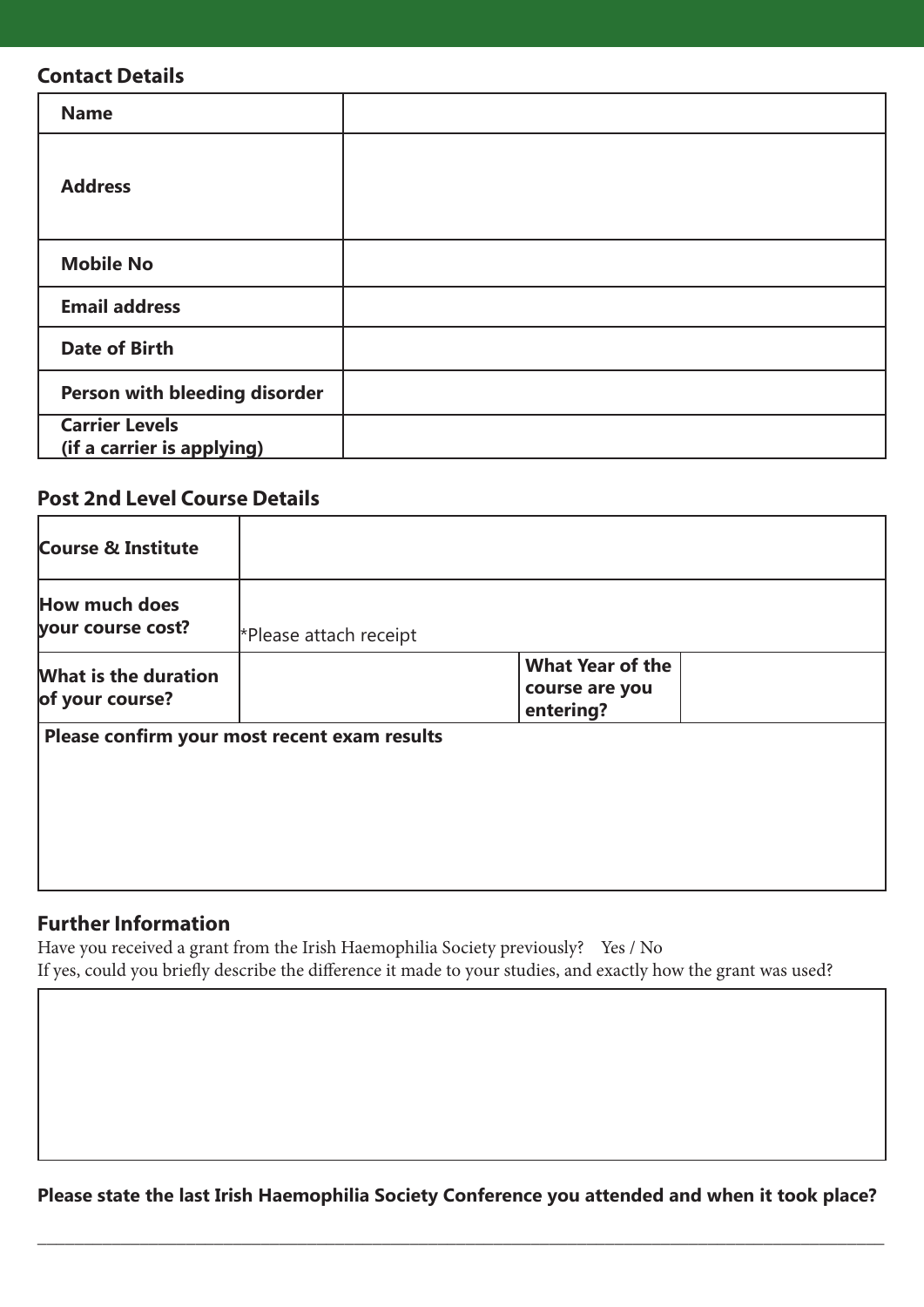|               |                                                               |  | Please tick which children's / young adult programmes you have attended in the past.                 |                      |                        |
|---------------|---------------------------------------------------------------|--|------------------------------------------------------------------------------------------------------|----------------------|------------------------|
| $Create \Box$ | Cubs $\Box$ Kidlink $\Box$ Youth Group                        |  | I have not attend any $\Box$                                                                         |                      |                        |
|               | Have you ever volunteered for the Irish Haemophilia Society?  |  |                                                                                                      | Yes / No             |                        |
|               |                                                               |  | Are you signed up for the I.H.S. monthly electronic Ezine magazine?                                  | Yes / No             |                        |
|               | How often do you use the Irish Haemophilia Society website?   |  |                                                                                                      |                      |                        |
|               | Daily $\Box$ Weekly $\Box$ Monthly $\Box$ Yearly $\Box$       |  |                                                                                                      |                      |                        |
|               | Are you / will you be living at home while attending college? |  | Do you follow the Irish Haemophilia Society on facebook or twitter?                                  | Yes / No<br>Yes / No |                        |
|               |                                                               |  | Are you obtaining a grant from anywhere else for this academic year?                                 | Yes / No             | (If yes, give details) |
|               | Do you have any income? (Employment or social welfare)        |  |                                                                                                      | Yes / No             | (If yes, give details) |
|               |                                                               |  | Are there any other factors you think we should take into account, for example family circumstances? |                      |                        |

Is any other member of your family currently attending college? Yes / No (If yes, give details)

**Tell us a bit about yourself?**